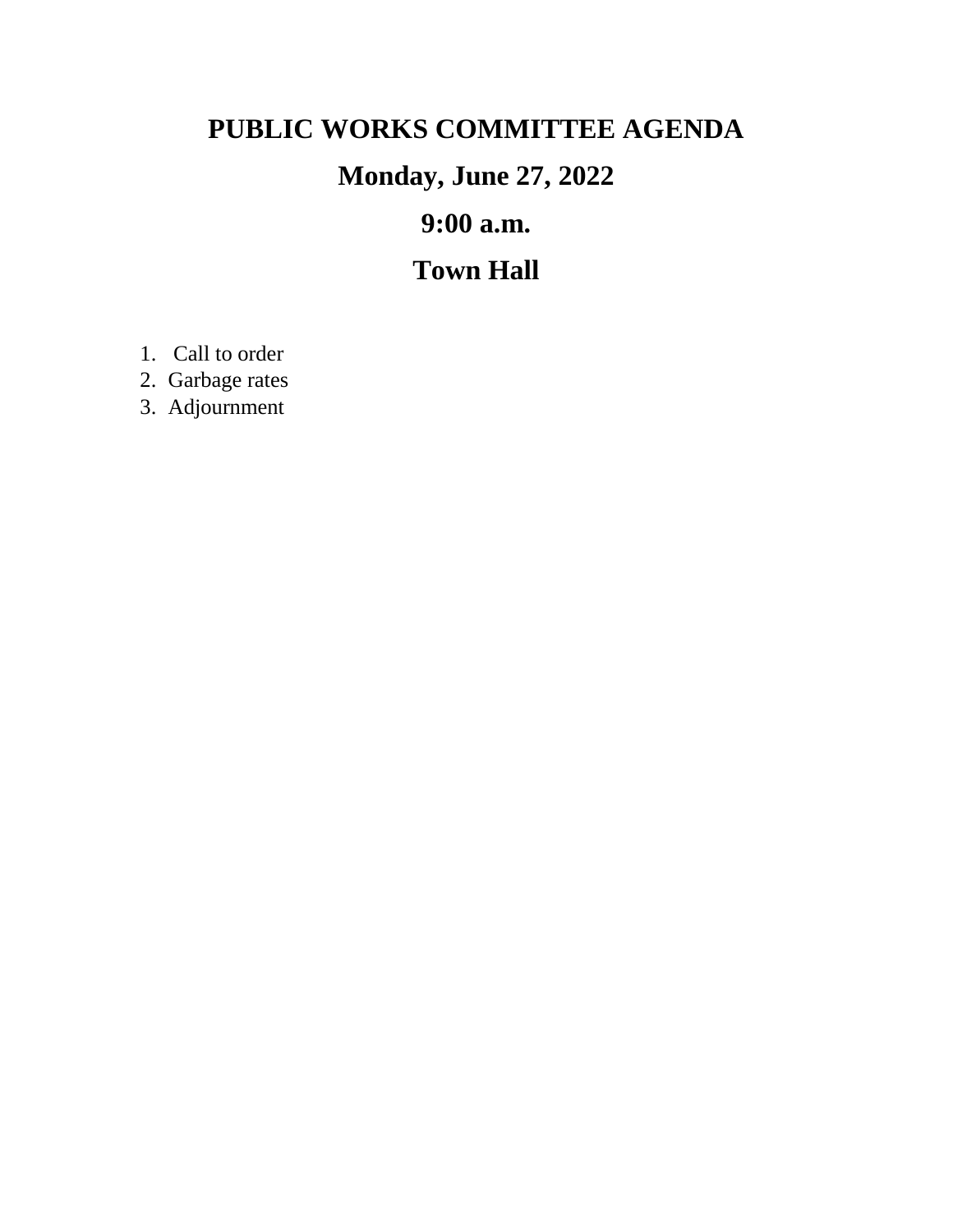### **PUBLIC WORKS COMMITTEE MINUTES Wednesday, June 8, 2022 9:00 a.m. Town Hall – In person 104 North King Street**

- 1. Call to order 9:00 a.m. J. Auxer, J. Ford, C. Stroech (phone); Staff F. Welch, A. Beall, M. Amerikaner; Visitors - K. Clohan (WV DOH)
- 2. Reading and approval of minutes  $-$  April 27, 2022 Minutes were approved as submitted with no discussion.
- 3. Visitors Ken Clohan WV DOH see 5.4 below.
- 4. Public Comment None
- 5. Unfinished Business
	- 1. International Property and Maintenance Code-property maintenance report Andy to report
		- 1. 103 Ray St. Violation A. Beall reported that this issue has been resolved.
		- 2. 349 W. German St. Violation notice Work on house partly finished Violation sent – Establishing ownership. A. Beall reported that Frank Hill is still working on the ownership issue, which could take up to a year.
	- 2. Trash in alleys cleaning and contacting property owners and occupants about trash and grass issues. J. Auxer reported normal ongoing progress on this issue.
	- 3. Recycling Grant Garbage truck (for glass) Apply in **2022**  Recycling Committee. J. Auxer reported that this issue is pending being addressed by the Recycling Committee.
	- 4. Ken Clohan to attend meeting projects and updates Ken explained that some of the outstanding issues were traffic issues and some were maintenance issues.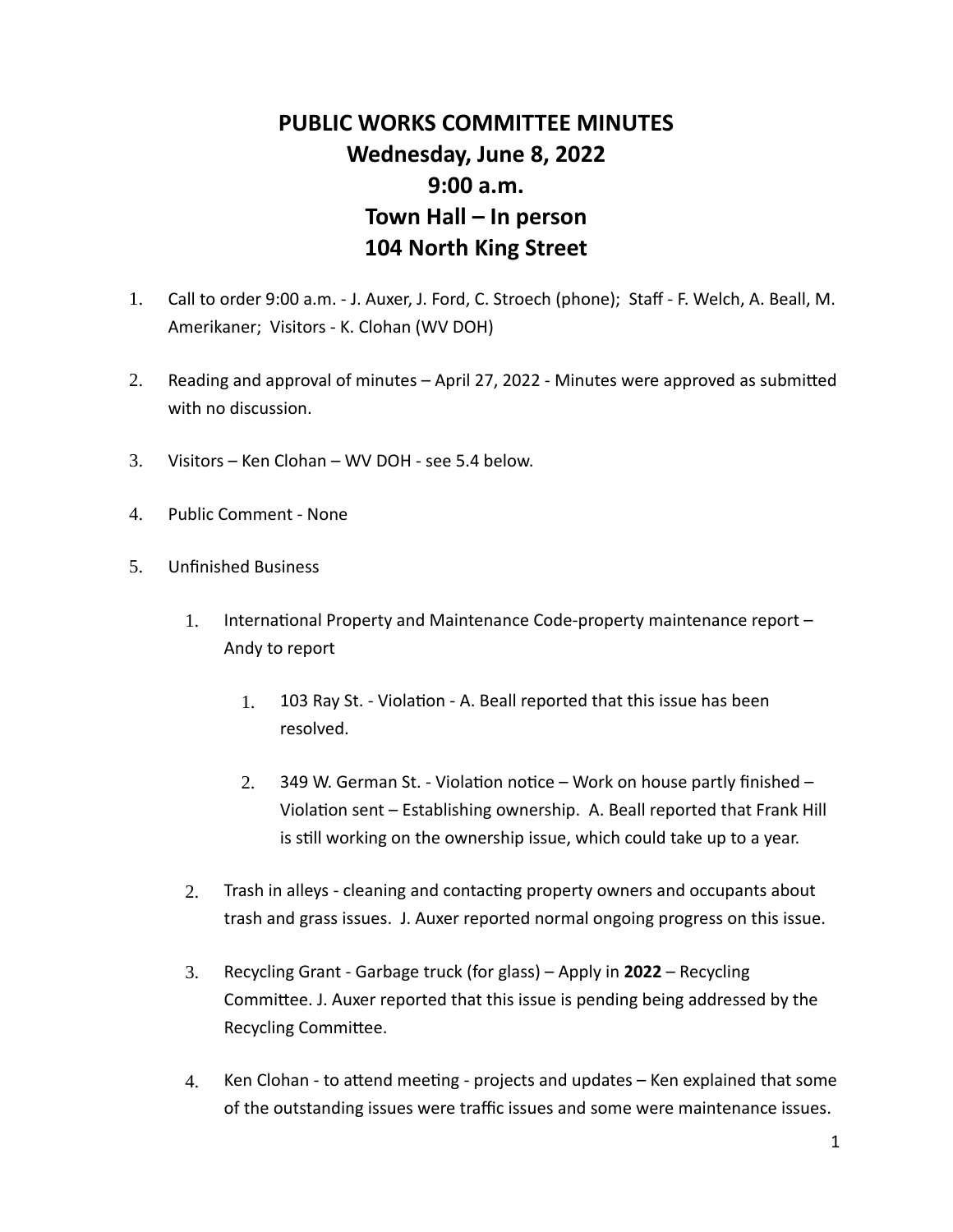He would be able to address the traffic issues but that he would have to pass on the maintenance issues to Travis Ray, the district's maintenance engineer.

- 1. Washington Street-partly paved and improved Handicap Corners to be installed before paving – Spring – Corners are done. K. Clohan stated that he would check with T. Ray as to when the street paving would be scheduled.
- 2. German Street pave Princess to Mill Street going East Nothing done. F. Welch stated that T. Ray had told him that milling and paving of this section of German St. would be scheduled to be done in 2023.
- $3.$  Princess Street-dip Bridge crew to assess Drainage pipe rusting out under road. F. Welch stated that the problem is a deteriorated drainage pipe and that T. Ray had told him the local DOH would be responsible to fix it. K. Clohan said he would check on that.
- 4. Duke Street Water problem Ponding dig out dirt along curb. F. Welch stated that T. Ray told him the local DOH would dig a channel along the curb of Duke St. to facilitate drainage. K. Clohan said he would check on that.
- 5. Re-do Crosswalk decals Partly completed a few more areas to complete. K. Clohan stated that some of the crosswalk decals (e.g. those at German and Princess Sts.) were scheduled to be done this summer.
- 6. Inspect German St. at crossing of "Town Run" Bridge Crew to assess no report. K. Clohan stated that he would follow up on the status of this report.
- 7. Jay Hurley's request RT. 230 Rumble Strips. J. Auxer stated that some neighbors were in favor of rumble strips and had signed a petition to that effect. K. Clohan reported what had already been done to address this issue and explained that the DOH was not in favor of using rumble strips. No real progress was made on this issue.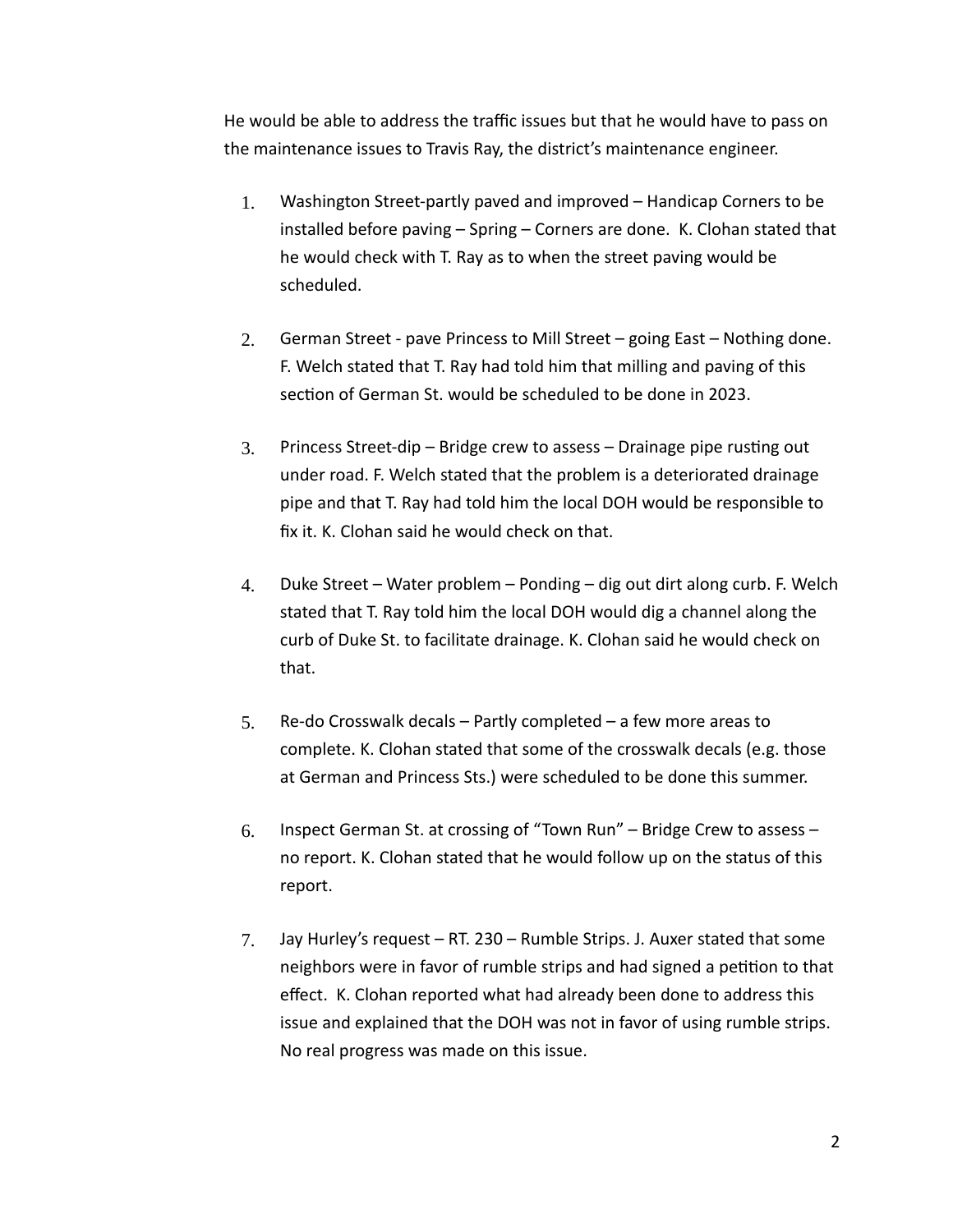- 8. Response letter from Frank Welch to Lee Thorne (need letter). F. Welch stated that the letter has been sent but there has been no response.
- 9. There was some general discussion of issues:
	- 1. C. Stroech stated that some of these issues have been outstanding for several years and the we need to get a committed schedule. J. Ford stated that it would help to have T. Ray attend a meeting since most of the outstanding items involve maintenance. J. Auxer agreed that he would try to schedule T. Ray's attendance.
	- 2. M. Amerikaner brought up traffic issues that exist on West German St. - excessive speed and no crosswalk west of Duke St. and suggested that using speed bumps would help to slow traffic. J. Ford agreed that these were issues in need of being addressed. K. Clohan stated that DOH does not promote the use of speed bumps and that they consider it a safety issue to put a crosswalk in a location that has neither a stop sign or traffic light. A. Beall asked about the status of the 45 Corridor Vision Plan. K. Clohan agreed that the features of that plan would address this issue but stated that he thought the estimated cost (on the order of \$10M) was a problem. No progress was made on this issue.
- 5. Garbage and recycling rates. J. Auxer stated that there will be a special PW meeting this month to address this issue.
- 6. Sidewalk Survey Letters to be sent to property owners who have hazardous sidewalks – In progress. The letters were sent to the 8 owners with the most serious sidewalk issues. F. Welch reported that 3 of the projects have been completed and the remaining 5 were in various stages of being addressed.

M. Amerikaner  $-$  asked question regarding sidewalk condition on the corner King & Washington (Glenn house) – tree has been removed, stump will be removed, sidewalk to be repaired thereafter.

7. FEMA Study - ongoing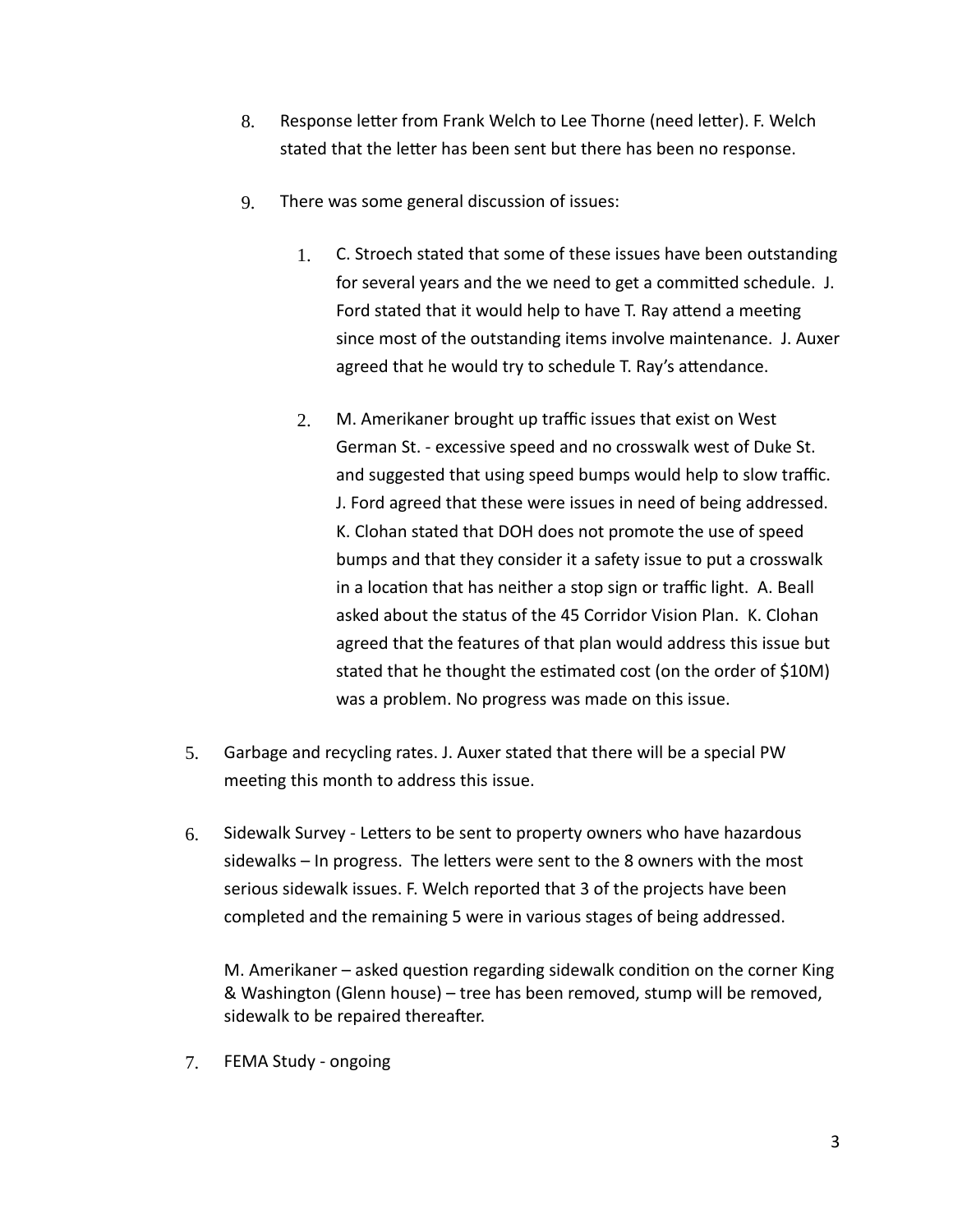- 8. Request for sidewalk fund Jamie Dettmer assistance request total estimated cost to repair sidewalk is \$1900.00. Upon inspection and consideration, F. Welch recommends that the town agree to reimburse 20% of these costs. **Chris S.**  motion to approve reimbursement, approved without objection.
- 9. Sidewalk training M. Amerikaner to follow up.
- 10. Gate quotes Need a new gate at the sewer plant, where access is provided to plant, gas pumps and other public works needs.

We asked for several and obtained 2 written quotes:

Long Fence = \$19,880.00

Frederick Fence = \$16,897.00

Frank W. believes these costs can be divided among the town departments that use this gate. We can use unallocated video lottery funds but must be approved by Council. To be determined at July meeting.

- 6. Mayor's report
	- 1. M. Amerikaner asked question regarding our ability to use devices to detect speed and sound in town. Mayor will check with Chief and report back.
	- 2. Special meeting re rates and recycling to be scheduled for  $6/27$ , at 9am.
- 7. Adjournment C. Stroech made motion to adjourn at 9:50am, approved without objection.

Respectfully submitted by J. Ford with the sterling support of C. Stroech.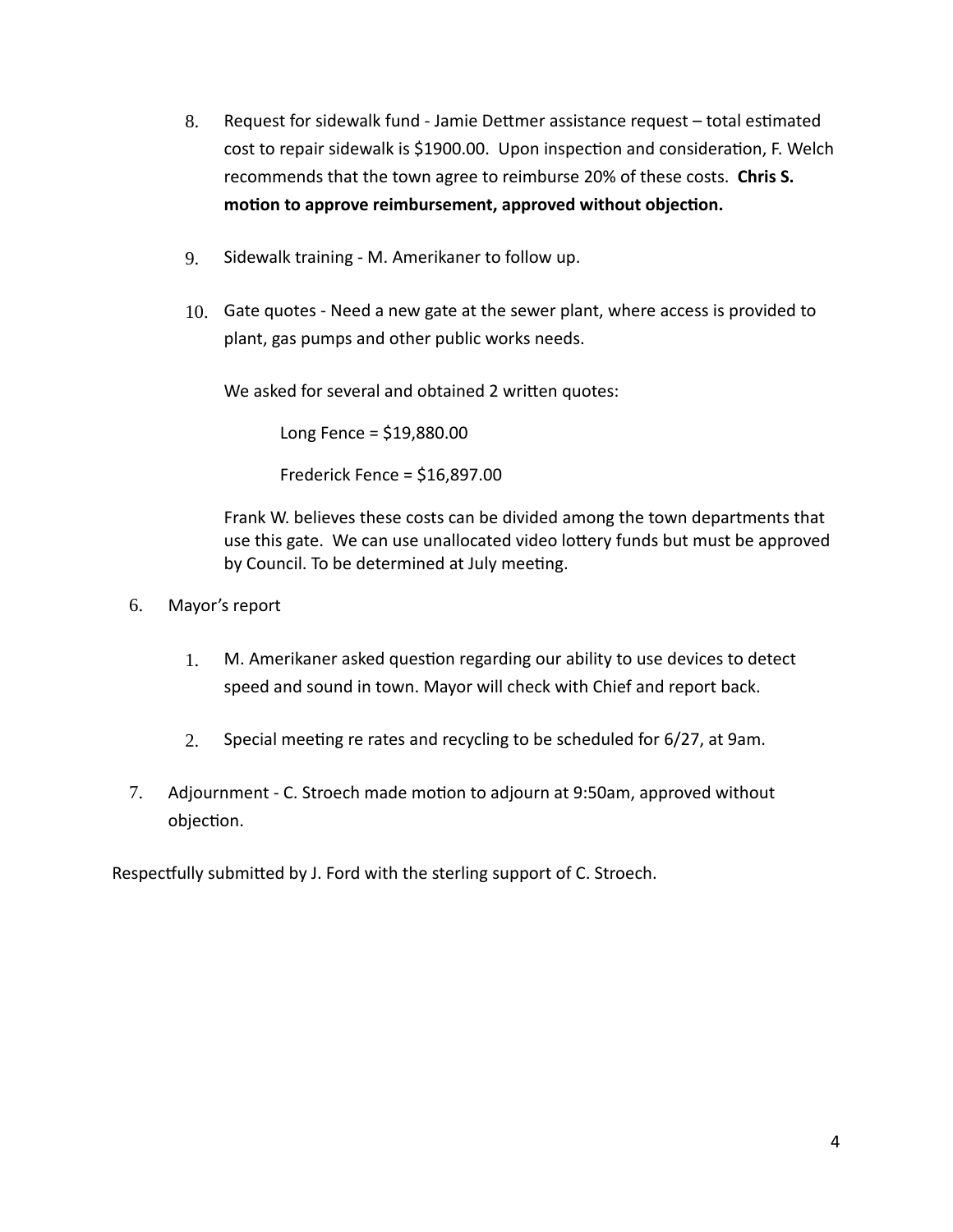### **Corporation of Shepherdstown**

**Garbage Rates: Per Month** 

Heavy Commercial - \$182.62 Light Commercial/Other - \$36.55 Light Commercial/Office - \$18.27 Residential - \$18.27 per billing period

#### **Apple Valley Waste rates**

Residential - \$102 per quarter - \$34 per month

#### What is provided for customers?

Shepherdstown - 2 Trash collections per week 1 Recycle collection per week 1 Brush/Yard Waste collection per week 2 Clean-up weeks per year

Apple Valley Waste - 1 Trash collection per week 1 Recycle collection per week Brush collection on a "on-call" basis

Income – From June to July, 2017 we collected \$12,574 (500+ customers)  $(1$  month)

**Depreciation on Garbage Trucks:** 

20 yard Truck - \$134,000 - 10 year depreciation = \$13,400 per year 8 yard Truck - \$94,000 - 10 year depreciation = \$9400 per year Old Truck - 20 years old - value -?

10 year depreciation would be \$22,800 per year not counting the old truck. That would take 2 months worth of income.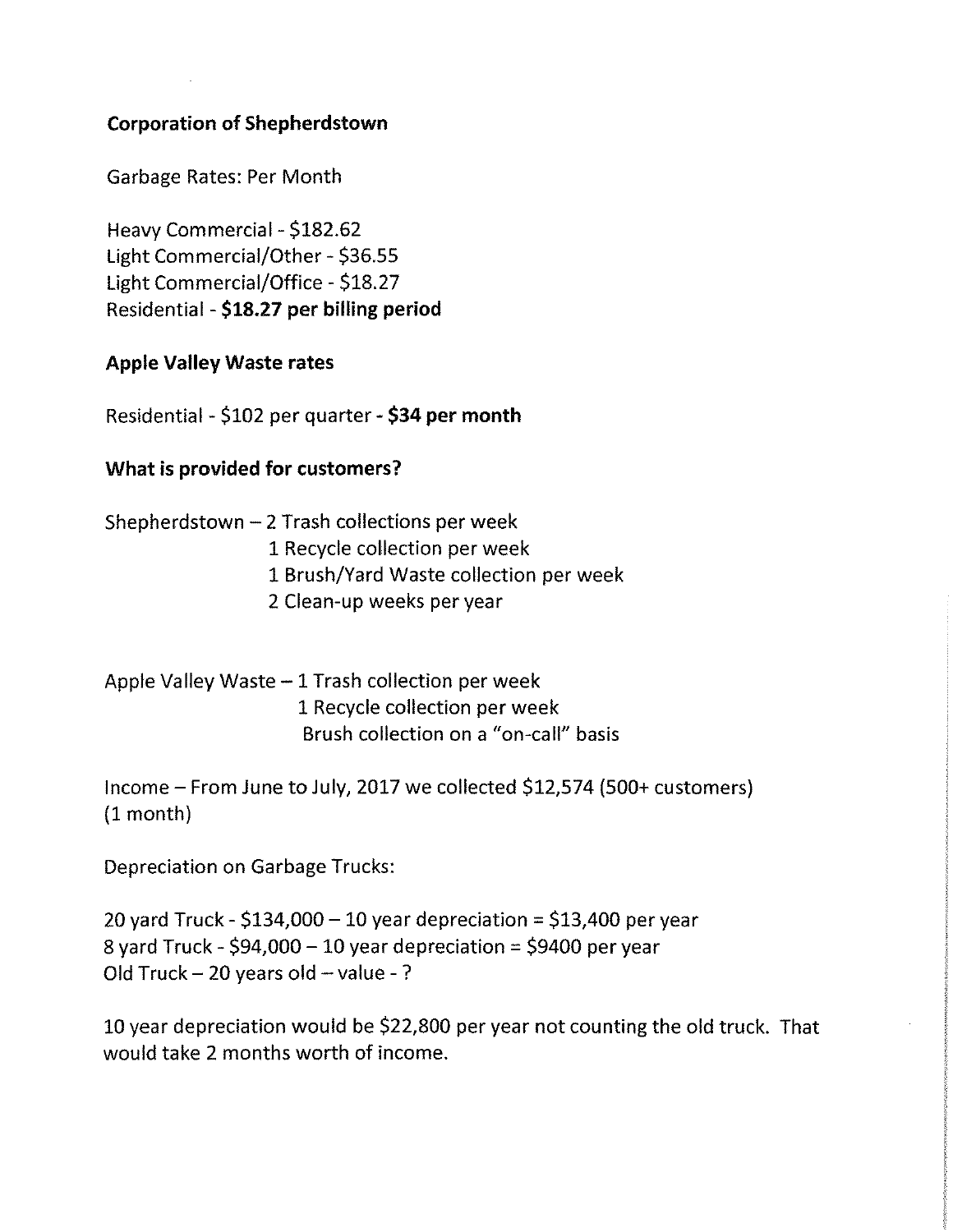|                              |                          |                                                | Garbage & Recycling Comp. Chart          |                            |                             |
|------------------------------|--------------------------|------------------------------------------------|------------------------------------------|----------------------------|-----------------------------|
| Services                     | Shepherdstown            | Waste Management                               |                                          |                            |                             |
| Garbag                       |                          |                                                | Apple Valley Waste (Unincorprated areas) | <b>City of Martinsburg</b> | City of Ranson (AVW)        |
| Cost per month:              |                          |                                                |                                          |                            |                             |
| Residential                  | \$18.27                  |                                                |                                          |                            |                             |
| Commercial                   | \$36.55                  | $\frac{ \mathbf{A} }{ \mathbf{B} }$<br>Angland | \$31.94                                  | \$25.00                    | \$21.45                     |
| Heavy Commercial             | \$182.62                 |                                                | $\sum_{i=1}^{n}$                         |                            |                             |
| Frequency (Weekly):          |                          | \$1,016.00                                     | Ş                                        | 5208.33                    |                             |
| Residential                  | N                        |                                                |                                          |                            |                             |
| Commercial                   |                          | N/A                                            | $\blacksquare$                           | r1                         | ₹                           |
| <b>Heavy Commercial</b>      | $\sim$                   |                                                | ⋚                                        |                            |                             |
|                              | m                        | Ħ                                              | $\frac{3}{2}$                            | N∣m                        |                             |
| Cost per month:<br>Recyclima | S                        |                                                |                                          |                            | $\frac{1}{2}$ $\frac{1}{2}$ |
| Residential                  |                          |                                                |                                          |                            |                             |
|                              | \$0.00                   | $\mathbf{N}^{A}$                               |                                          | $rac{10}{20}$              |                             |
| Commercial                   | 50.00                    | ≶<br>M∕                                        | $\frac{24.10}{N/A}$                      |                            | \$0.00                      |
| <b>Heavy Commercial</b>      | $\frac{1}{20.00}$        | \$0.00                                         | $ \tilde{\ge} $                          | $rac{500}{5000}$           |                             |
| Frequency (Weekly):          |                          |                                                |                                          |                            |                             |
| Residential                  |                          |                                                |                                          |                            |                             |
| Paper                        | 44                       | $\sum_{\mathbf{Z}}^{\mathbf{Z}}$               |                                          |                            |                             |
| Plastic                      | $\mathbf{H}$             |                                                | o.s                                      | $\ddot{\circ}$             | Ħ                           |
| Aluminum                     | $\mathbf{H}$             | $\frac{4}{2}$                                  |                                          | 0.5                        | Ħ                           |
| Glass                        |                          | $\sum_{i=1}^{n}$                               | ဒ္ဓိုဒ္ဓိုဒ္မ                            | ဒါ                         | ٣f                          |
|                              | $\mathbf \cdot$          | $\frac{4}{2}$                                  |                                          | $\frac{5}{2}$              |                             |
| Commercial                   |                          |                                                |                                          |                            | <b>THE</b>                  |
| Paper                        | ٣ł                       | $\sum_{i=1}^{n}$                               | N/A                                      |                            |                             |
| Plastic                      | $\overline{\phantom{a}}$ | $\frac{1}{2}$                                  |                                          | $\ddot{0}$                 |                             |
| Glass                        | ᆏ                        | $\sum_{i=1}^{n}$                               | $\frac{1}{2}$                            | 33                         |                             |
| <b>Heavy Commercial</b>      |                          |                                                | N/A                                      |                            |                             |
| Paper                        | Н                        |                                                |                                          |                            |                             |
| Plastic                      |                          | $\sum_{i=1}^{n}$                               | N/A                                      | 0.5                        |                             |
| Glass                        | ᆆ                        | $\frac{4}{\sqrt{2}}$                           | $\frac{\mathbf{A}}{N}$                   | ຶ່ງ                        |                             |
| <b>Yard Waster</b>           |                          | N/A                                            | $\frac{1}{2}$                            | $\mathbf{S}$               |                             |
| Cost per Bag                 |                          |                                                |                                          |                            |                             |
| # of Bags                    | \$0.00                   | $\leq$                                         | \$2.00                                   | \$0.00                     |                             |
|                              | No Limit                 | $\frac{d}{d}$                                  | <b>No Limit</b>                          |                            |                             |
| <b>Bulk Items</b>            |                          |                                                |                                          | Pick-Up Load               |                             |
| Cost per month:              |                          |                                                |                                          |                            |                             |
| Residential                  | $rac{20.00}{50.00}$      | $\frac{3}{2}$                                  | \$0.00                                   |                            |                             |
| Commercial                   |                          |                                                | $\frac{ \mathbf{A} }{ \mathbf{A} }$      | \$25-\$35                  | \$0.00                      |
| <b>Heavy Commercial</b>      | \$0.00                   | $rac{\leq}{\leq}$                              |                                          | \$25-\$35<br>\$25-\$35     |                             |
| Frequency (Monthly):         |                          |                                                | $\sum_{i=1}^{n}$                         |                            |                             |
| Residential                  | N                        | $\frac{1}{2}$                                  |                                          |                            |                             |
| Commercial                   | $\sim$                   |                                                | $\sim$                                   | As-Need                    | $\sim$                      |
| Heavy Commercial             | $\sim$                   | $\frac{1}{2}$                                  | $\frac{4}{2}$                            | As-Need                    |                             |
|                              |                          |                                                | <b>AV</b>                                | As-Need                    |                             |
|                              |                          |                                                |                                          |                            |                             |

 $\begin{aligned} \Psi_{\alpha\beta} = \frac{1}{2} \end{aligned}$ 

 $\frac{1}{\sqrt{2}}$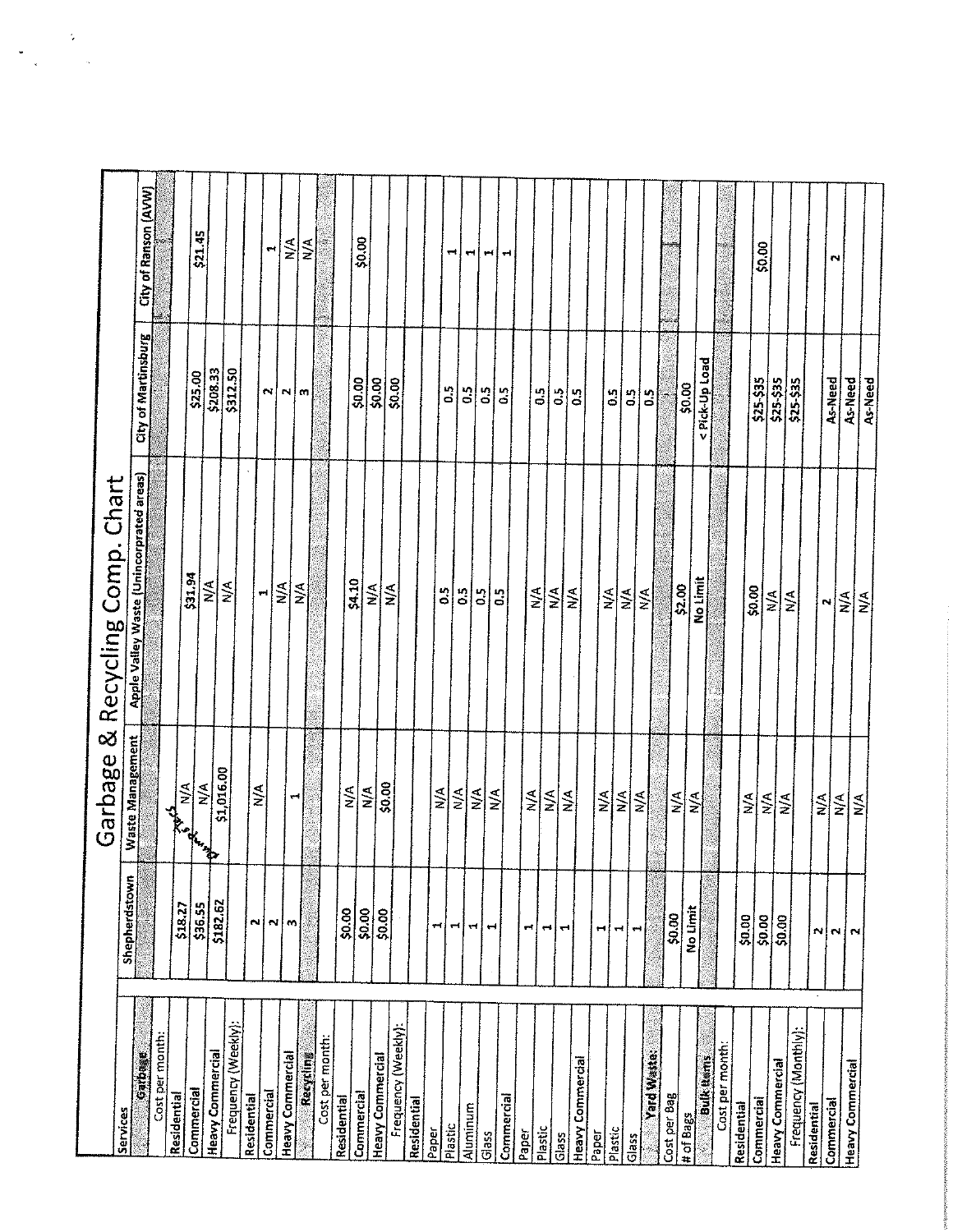Here are the garbage and recycling rates, increase/decrease since 2003.

PUR MONTH

 $\bar{\mathbf{v}}$ 

 $\begin{array}{c} \mathbf{w} \\ \mathbf{w} \end{array}$ 

| Residential<br>2003 | \$24.00 GARB<br>\$6.00 RC   | 2003 | Heavy Commercial<br>\$120.00 GARB<br>\$ 30.00 RC |
|---------------------|-----------------------------|------|--------------------------------------------------|
| 2003                | \$12.00 GARB<br>$$3.00$ RC  | 2003 | \$ 60.00 GARB<br>$$15.00$ RC                     |
| 2005                | \$11.85 GARB<br>$$3.00$ RC  | 2005 | \$133.41 GARB<br>$$15.00$ RC                     |
| 2009                | \$12.89 GARB<br>\$3.00 RC   | 2009 | \$143.80 GARB<br>$$15.00$ RC                     |
| 2015                | \$14.82. GARB<br>$$3.45$ RC | 2015 | \$165.37 GARB<br>$$17.25$ RC                     |
|                     | $x76/m0$<br>$x1/\kappa$     |      | $+9/44$                                          |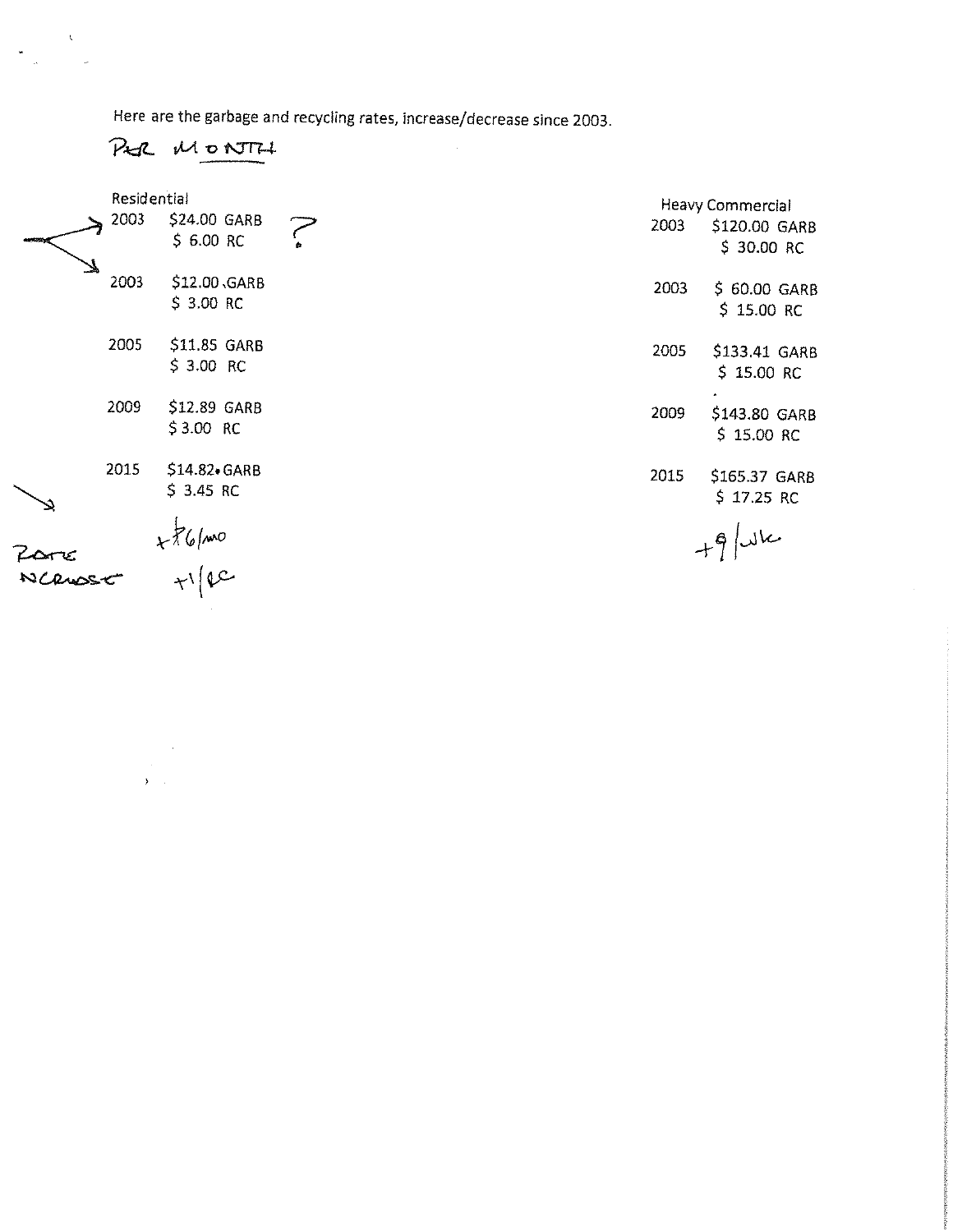| Fuel<br>Repairs              | \$12,000.00<br>\$12,000.00 |  |
|------------------------------|----------------------------|--|
| <b>Tires</b>                 | \$3,200.00                 |  |
| Fees - Jeff County           | \$36,120.00                |  |
| <b>Glass Fees</b>            | \$2,000.00                 |  |
| <b>Recycling Fees</b>        | \$5,500.00                 |  |
| LCS                          | \$30,000.00                |  |
| Ensorga                      | \$40,000.00                |  |
| Clean-Up Weeks               | \$7,000.00                 |  |
| Wages                        | \$67,722.00                |  |
| <b>Garbage Trucks</b>        | \$57,600.00                |  |
| Pay back Video Lottery       | \$19,200.00                |  |
| <b>Total Expenses</b>        | \$292,342.00               |  |
| Income                       | \$175,380.00               |  |
| <b>Customers:</b>            |                            |  |
| <b>Residential - 487</b>     |                            |  |
| <b>Light Commercial - 48</b> |                            |  |
| <b>Heavy Commercial - 21</b> |                            |  |
|                              |                            |  |
|                              |                            |  |

 $\label{eq:2.1} \frac{1}{\sqrt{2}}\int_{0}^{\infty}\frac{1}{\sqrt{2\pi}}\left(\frac{1}{\sqrt{2\pi}}\right)^{2}d\mu\left(\frac{1}{\sqrt{2\pi}}\right)\frac{d\mu}{d\mu}d\mu\left(\frac{1}{\sqrt{2\pi}}\right).$ 

 $\sim 10^{11}$ 

 $\label{eq:2.1} \frac{1}{\sqrt{2}}\int_{\mathbb{R}^3}\frac{1}{\sqrt{2}}\left(\frac{1}{\sqrt{2}}\right)^2\frac{1}{\sqrt{2}}\left(\frac{1}{\sqrt{2}}\right)^2\frac{1}{\sqrt{2}}\left(\frac{1}{\sqrt{2}}\right)^2.$ 

 $\label{eq:2.1} \begin{split} \frac{d}{dt} \frac{d}{dt} \left( \frac{d}{dt} \right) & = \frac{1}{2} \left( \frac{d}{dt} \right) \frac{d}{dt} \left( \frac{d}{dt} \right) \\ & = \frac{1}{2} \left( \frac{d}{dt} \right) \frac{d}{dt} \left( \frac{d}{dt} \right) & = \frac{1}{2} \left( \frac{d}{dt} \right) \frac{d}{dt} \left( \frac{d}{dt} \right) \\ & = \frac{1}{2} \left( \frac{d}{dt} \right) \frac{d}{dt} \left( \frac{d}{dt} \right) & = \frac{1}{2}$ 

 $\label{eq:2.1} \frac{1}{2} \sum_{i=1}^n \frac{1}{2} \sum_{j=1}^n \frac{1}{2} \sum_{j=1}^n \frac{1}{2} \sum_{j=1}^n \frac{1}{2} \sum_{j=1}^n \frac{1}{2} \sum_{j=1}^n \frac{1}{2} \sum_{j=1}^n \frac{1}{2} \sum_{j=1}^n \frac{1}{2} \sum_{j=1}^n \frac{1}{2} \sum_{j=1}^n \frac{1}{2} \sum_{j=1}^n \frac{1}{2} \sum_{j=1}^n \frac{1}{2} \sum_{j=1}^n \frac{$